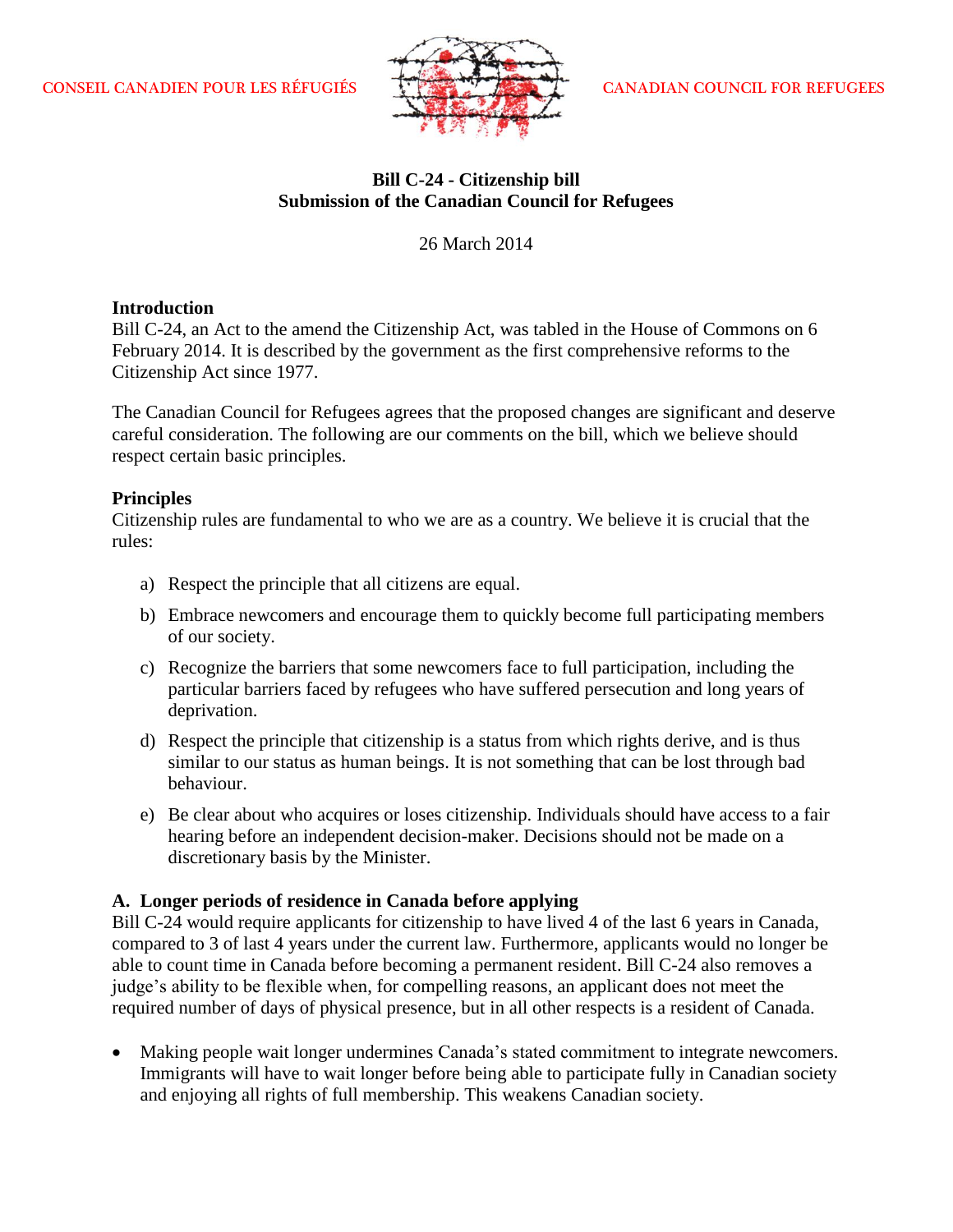- Becoming a citizen is particularly important for refugees who have no other country they can turn to. Until they are citizens, they have a sense of insecurity and face practical problems, such as difficulty travelling without a passport.
- Canada has a legal obligation under the Refugee Convention to speed up access to citizenship – the proposed increase in waiting period would contradict this obligation.
- The commitment to speed up processing of applications is welcome but cannot justify increasing the time required by law for a person to be in Canada.
- The required period of residence has been 3 years for over 30 years. Extending the time required now would send an unwelcoming message towards newcomers – that Canada does not appreciate their contributions and is not sure whether to accept them fully.
- Canada as a whole benefits from our new citizens who contribute economically, socially and culturally. They help us forge social and business ties internationally. We all lose if newcomers are forced to wait longer before they can become formally one of us.
- Eliminating any consideration of the time spent in Canada before becoming a permanent resident contradicts the stated goal of ensuring that applicants spend enough time in Canada to know the country. It will lengthen the time that many refugees have to wait before becoming citizens. It will also mean additional delays for Live-In Caregivers who spend years in Canada looking after our children and elders before they become permanent residents.
- Removing the authority for citizenship judges to determine 'meaningful residency' will be unfair for some applicants who have compelling reasons for being physically absent from Canada for some periods, while fully intending to reside in Canada. The impact will particularly be felt by refugees who will face a longer period of statelessness as a result of this amendment. It is good that the Act will continue to allow for a waiver from the physical requirement on compassionate grounds for minors (at s. 5(3)(b)(ii)) but this waiver should extend to adults also.
- As we mark the 100th anniversary of the Komagata Maru and the 75th anniversary of the SS St Louis, we are reminded of Canada's history of shamefully racist immigration policies. Changes to the Citizenship Act need to work to undo the racist policies of the past by welcoming newcomers, bearing in mind that the majority of new immigrants and refugees today are people who 75 or 100 years ago would have been deliberately excluded from Canada.

# RECOMMENDATION:

- 1. Keep the period of residence to 3 out of the last 4 years.
- 2. Keep the rule allowing applicants to count at least one year in Canada before becoming a Permanent Resident.
- 3. Allow citizenship judges to exercise some flexibility when an applicant does not meet the required number of days physically in Canada and has compelling reasons for having been absent certain days from Canada and can exhibit meaningful residency in Canada, particularly for applicants who are otherwise stateless.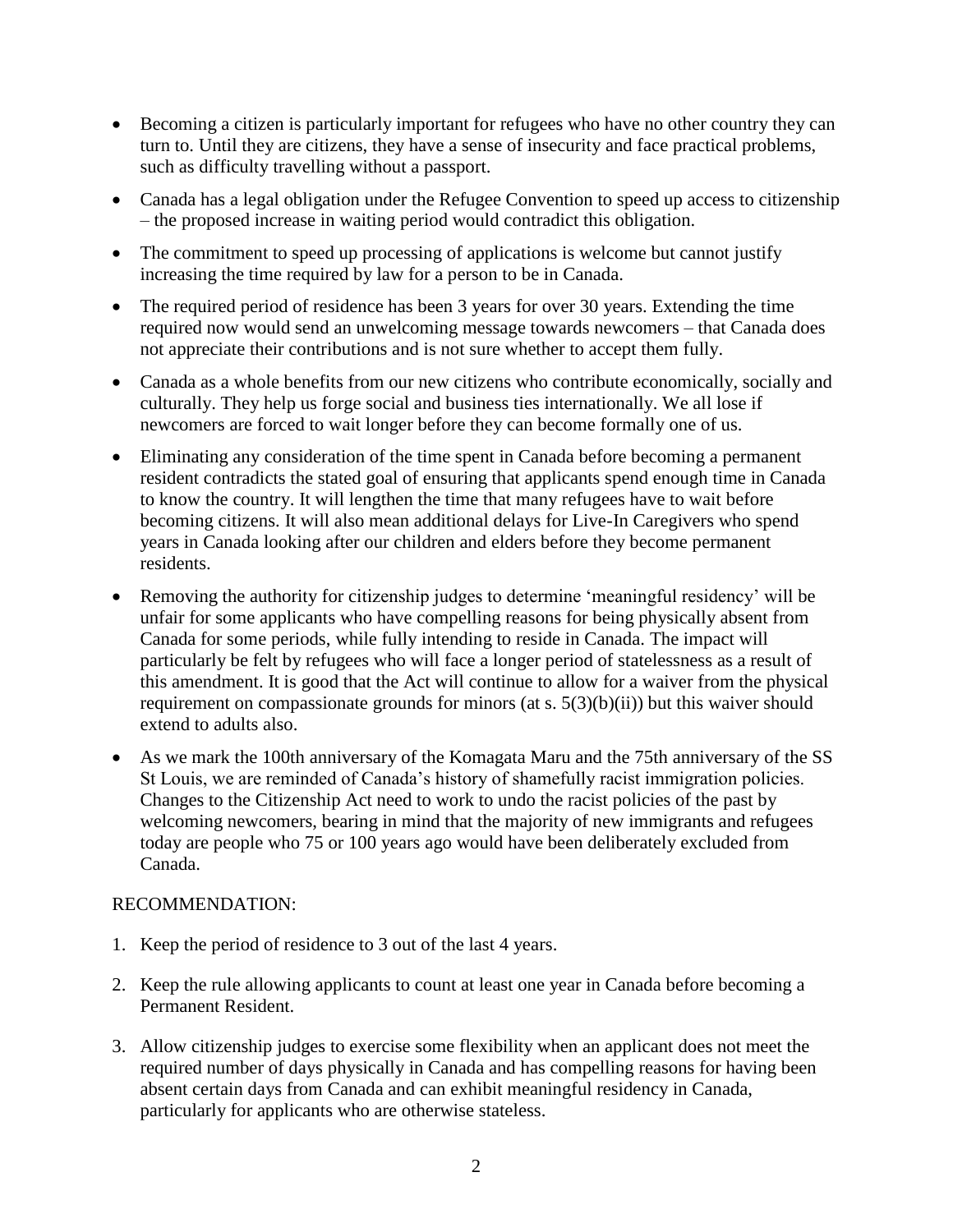# **B. New powers to strip citizenship from dual citizens in cases of "treason" or "terrorism"**

- Treating dual citizens differently is discriminatory and violates the fundamental principle that all citizens are equal. Citizens should not face different consequences for committing the same crimes. Creating separate rules for dual citizens creates a two-tiered citizenship, with lesser rights for some citizens.
- Creating a second class citizenship that is insecure will cause a loss of a sense of belonging to society for those affected, even though the vast majority of dual citizens are not at risk of actually having their citizenship stripped.
- It is wrong to use citizenship rules to punish people for wrong-doing. The criminal system is the proper way to deal with crimes. Stripping citizenship is a form of banishment – an outdated practice that is unacceptable in the modern age. Citizenship is a fundamental right and is not something that is earned by good behaviour.
- We know from recent history that people can be wrongly accused of terrorism and subjected to unfair trials. Maher Arar was able to clear his name only after he returned to Canada and won a public inquiry into his case. A citizen who was unfairly convicted abroad and stripped of Canadian citizenship might never have a chance to return to Canada and plead their case in a Canadian court.
- The current predicament of Canadian journalist Mohamed Fahmy in Egypt is a further reminder of how "terrorism" charges can be abused. An Al-Jazeera journalist, Mr Fahmy is facing terrorism-related charges. Although the process is internationally condemned as unjust, a conviction in such a case could, according to the Bill, lead to loss of Canadian citizenship.
- It is not always clear whether a person has another citizenship. The proposed amendment allows Canadian citizenship to be stripped if the Minister has "reasonable grounds to believe" that the person has another citizenship. This could result in people becoming stateless because, contrary to the Minister's belief, they do not in fact have citizenship in another country.
- These new powers are largely symbolic it is unlikely many people would be affected. The message being sent however is very strong: the changes say that Canadians are not all equal, and that the loyalty of some citizens is in question. This negative message particularly affects certain Canadians, notably Muslims and Arabs, who have been unfairly and persistently associated with terrorism.

# RECOMMENDATION:

4. Delete new proposed powers to strip citizenship. Amend the bill to include a provision explicitly stating that citizenship cannot be stripped, except if it was acquired through intentional misrepresentation. In no case should a citizen be stripped of their status without access to a fair hearing before an independent decision-maker.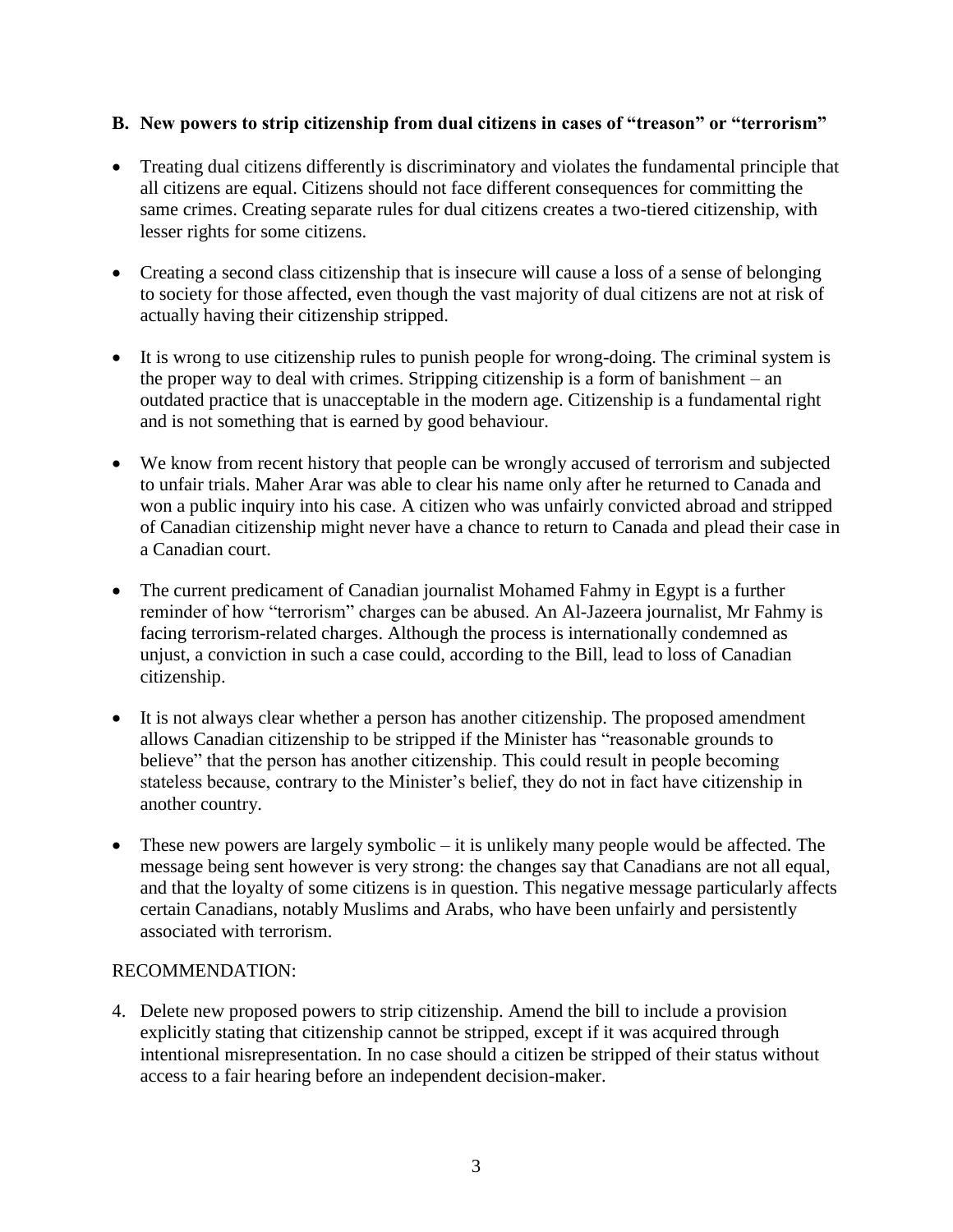### **C. Increased barriers to citizenship**

There is an increase in fees (doubled from \$200 to \$400, and in effect as of 6 February 2014). In addition, language and knowledge test requirements are extended to more applicants (those aged 14-64 years, currently those aged 18-54 years).

- Citizenship is becoming much harder to get. There have already been extra obstacles introduced in the last few years (new requirements regarding language competence, the onerous Residence Questionnaire imposed on some applicants and long processing delays.) Now new barriers are being added. The barriers will particularly affect refugees who have suffered persecution and long years of deprivation. The additional fees may represent a significant burden, especially for refugees and others who are over-represented among the working poor and those in chronic low-income circumstances.
- Older refugees may be able to learn enough English or French to function but may nonetheless have difficulty passing the legislated language test (which in some cases they have to pay for). The test is particularly difficult for people with little formal education and limited literacy.
- Canada has a legal obligation to facilitate access to citizenship for refugees: "The Contracting States shall as far as possible facilitate the assimilation and naturalization of refugees. They shall in particular make every effort to expedite naturalization proceedings and to reduce as far as possible the charges and costs of such proceedings." (Convention relating to the Status of Refugees, Article 34).
- It is right to encourage and support older permanent residents in learning one of the official languages and acquiring knowledge about Canada, but it is a mistake to make success in these objectives a condition of citizenship, given the greater difficulties many face in learning and passing tests at older ages. Given that the elderly are in some cases quite vulnerable members of our society, we should be facilitating access to citizenship for those aged 55 up, so that they have secure status and extra rights of citizenship before they become elderly.
- The rationale of extending the test requirements to applicants aged 14-18 is not clear. Youth at this age will be in high school, and must have been in Canadian schools for the past several years. If they do not speak English or French, or know about Canada, the fault surely lies with our schools. Furthermore, with respect to language testing it is not known what proof of language ability will be accepted. The proofs currently accepted will not work for youth: completion of high school or government-funded language classes. Since there is no standardized documentation across school boards throughout Canada it is not clear how easy it would be to have a proof readily available to applicants in this age bracket. The fear is that adolescents will face significant administrative hurdles to prove their language ability (or face the cost of an approved language test -  $$175 + tax$  or more – a cost that may be beyond the capacity of the family). By adding additional requirements for youth aged 14-18 we risk producing a new category of youth who have spent most of their formative years in Canada but are denied citizenship, and thus the possibility of participating fully in society.
- The law currently allows for knowledge and language tests to be waived on compassionate grounds, but access to this discretionary exemption has recently become more difficult in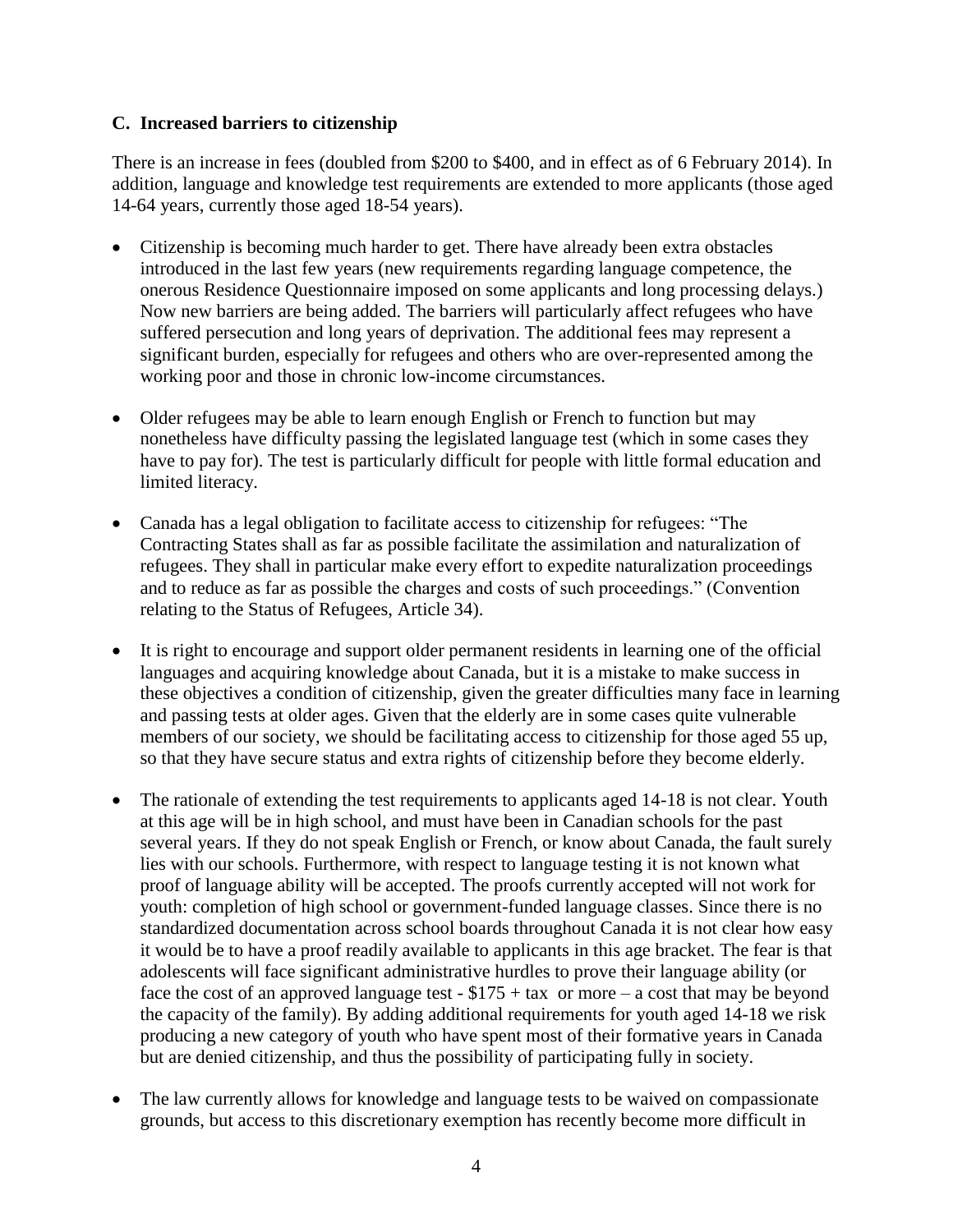practice because of changes in procedures. Measures in Bill C-24 (in its current form) will make access to consideration for waivers more important (given that larger numbers of applicants are subject to the requirements). On the other hand, proposed new wording suggests applicants may not necessarily appear before the citizenship judge who might consider those compassionate grounds. Under Bill C-24, s.14 states: "**If** an application is accepted for processing and later referred to a citizenship judge because the Minister is not satisfied that the applicant meets the requirements"...the citizenship judge "shall", within 60 days of it being referred, consider the application. We are concerned that the use of the word "**if**" may mean that some applications will not be referred to a citizenship judge (for example applicants who have not passed the knowledge test or provided proof of language).

# RECOMMENDATION:

- 5. Keep language and knowledge test requirements to the existing age group (18-54 years).
- 6. Amend the Bill to specify that the language testing be at the end of the application process, rather than at the beginning (given long processing times).
- 7. Reinforce and clarify the provisions allowing waiving of knowledge and language tests. Currently it says "The Minister may, in his discretion, waive on compassionate grounds..." This should be changed to "The Minister shall, where compassion and human rights obligations direct, waive …".
- 8. Amend the Bill to clarify the right of an applicant to be heard by a citizenship judge.
- 9. Introduce a process by which applicants, including social assistance recipients, can seek a waiver from the citizenship fees, on the ground that no one should be excluded from democratic civic participation because of inability to pay.

# **D. Second generation born abroad**

We welcome the measures to address the unfair exclusions from citizenship that have been allowed to go on for decades ("lost Canadians" – pre-1947 cases). However we regret that there are no measures to address the unfair situations created by the 2009 amendments. By denying citizenship to the second generation born abroad, Canada is creating a new set of "lost Canadians" and making some children born to Canadians stateless.

#### RECOMMENDATION:

10. Restore right to citizenship for second generation born abroad (pre-2009 rules). In the alternative, at least provide right of citizenship for those would be otherwise be stateless.

#### **E. Access to citizenship for youth under 18 without parents**

Currently youth under 18 can only apply for citizenship if their parent is a citizen or is applying for citizenship along with them. This leaves some youth without access to citizenship, apart from on an exceptional discretionary basis. This situation affects, for example, some youth in care – for whom the State has a particular responsibility to provide secure status. We are concerned that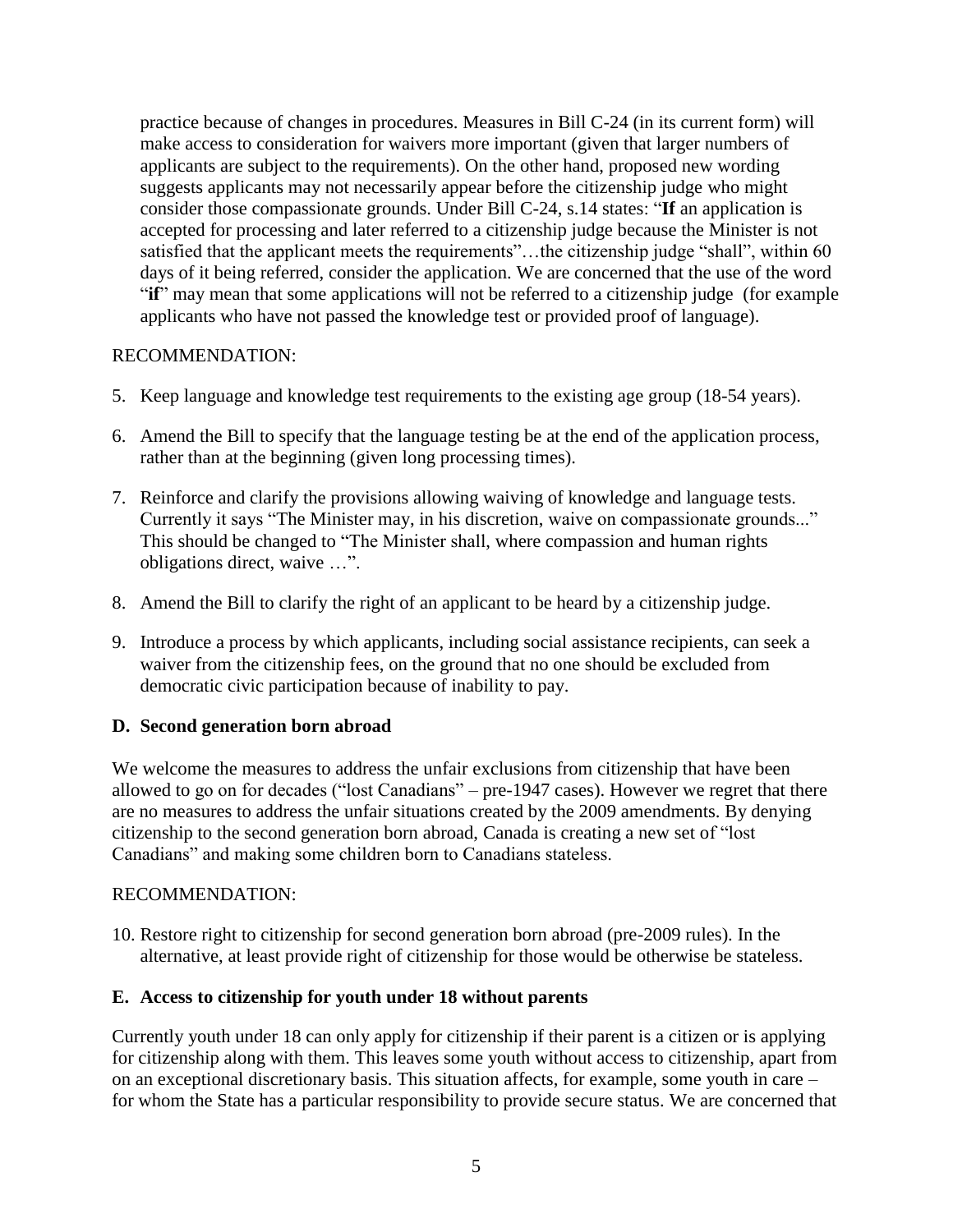some youth in care are reaching the age of majority without obtaining citizenship, even though they meet the residency requirements.

In addition, there are many children who come to Canada with their de facto family but who have no parent or legal guardian. Among refugee families such situations are not uncommon as children who have been orphaned in conflict may be taken in by other adults. There may have been an adoption overseas which is not recognized under Canada's laws. Depending on their age and the province they are living in, they may have no legal guardian.

In the case of refugee youth in particular, they may be stateless. Under the Convention on the Rights of the Child, Canada has an obligation to protect the child's "right to acquire a nationality", and this obligation is underlined "where the child would otherwise be stateless" (Article 7).

There is nothing in the bill to address the current discrimination in the Act on the basis of age. The bill needs to ensure the equitable access of such minors to citizenship. Further, s.4(3) of the bill adds a new requirement that an adoption not have occurred "in a manner that circumvented the legal requirements for international adoptions". This may actually impose a new additional barrier to obtaining citizenship for those children.

### RECOMMENDATION:

11. Provide for a right to apply for citizenship for youth under 18 who meet the other requirements but do not have a parent or legal guardian in Canada.

# **F. Requirement of intention to reside in Canada.**

Bill C-24 includes a requirement that applicants for citizenship have an intention to reside in Canada. The intended purpose of this new requirement may be quite limited, but it is open to interpretation. The CCR is concerned that it will lead to applicants for citizenship and new citizens to have anxieties and fears.

According to s 3(2) of the Bill, the person's intention must be continuous from the date of application until taking the oath of citizenship, a period of 24-36 months according to current processing times, as published by Citizenship and Immigration Canada. For example, applicants may fear travelling outside Canada while their application is in process, or even for some time afterward, for fear of being accused of misrepresentation. People may have to make difficult choices about whether to pursue career-enhancing studies or work abroad, or to accompany a spouse, or spend time with a sick relative abroad.

The introduction of a requirement of intent to reside also creates two classes of citizens: some with a recognized right to work, study or live where they choose, and others who are expected to remain in Canada.

#### RECOMMENDATION:

12. Delete this new provision.